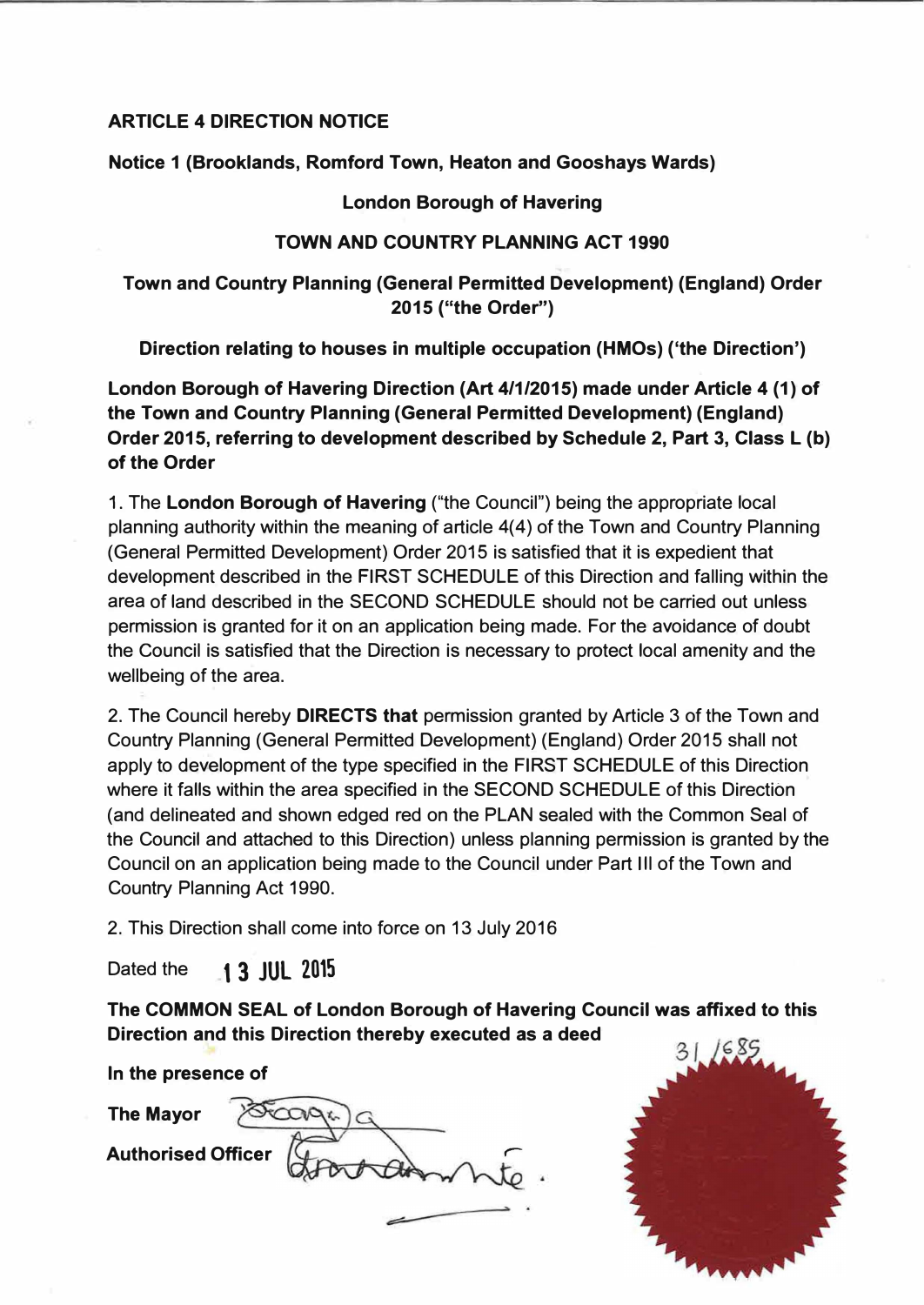# **London Borough of Havering (Art 4/1/2015) made under Article 4 (1), referring to development described by Schedule 2, Part 3, Class L(b) of the Order**

### **FIRST SCHEDULE**

Town and Country Planning (General Permitted Development) (England) Order 2015 Part 3, Schedule 2, paragraph L9b).

### **Changes of Use**

Class L (b)

Development consisting of a change of the use of a building from a use falling within Class C3 (dwellinghouses) of the Schedule to the Town and Country Planning (Use Classes) Order 1987, to a use falling within Class C4 (houses in multiple occupation) of that Schedule.

### **SECOND SCHEDULE**

Ĵа

## **Properties within the area of the London Borough of Havering to which this Direction relates:**

All those properties situated within the following Ward Administration Boundaries:

Brooklands, Romford Town, Gooshays, Heaton Edged red on the attached plan